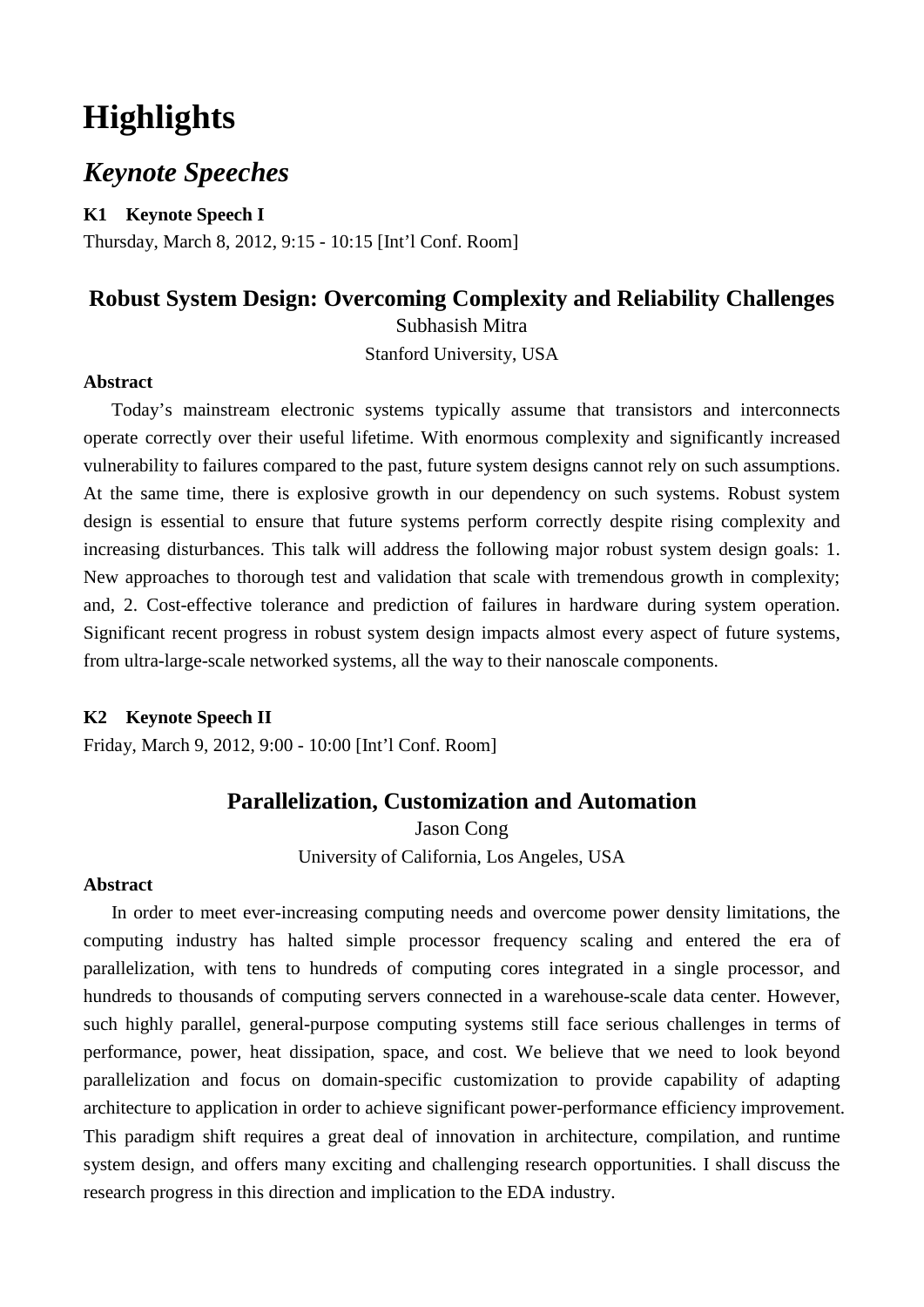# *Invited Talks*

**I1 Invited Talk I**

Thursday, March 8, 2012, 13:30 - 14:30 [Int'l Conf. Room]

# **Energy Harvesting for Self Powered Sensor Systems – Case Study: Vibration Energy Harvesting for 'Intelligent Tire' Application –**

\*Rob van Schaijk, Rene Elfrink, Valer Pop, and Ruud Vullers Imec / Holst Centre, The Netherlands

### **Abstract**

Wireless autonomous sensor systems become steadily standard components in our environment and they become smaller, cheaper and more sophisticated. System autonomy during its intended lifetime is not reached in case batteries are used due to size limitations and the need to recharge. Aim is to generate and store power at the micro-scale to improve autonomy and reduce size. Energy harvesters fabricated by micro-system technology can realize this goal. The choice of harvesting principle depends on the application and vibration, thermal, photovoltaic and radiofrequency power conversions are investigated at imec/Holst Centre. An overview of latest results and remaining challenges will be given with the focus on vibration energy harvester. Vibration energy harvesters are of specific interest for machine environments where sinusoidal vibrations or repetitive shocks are present. In this presentation the application focus will be on tire pressure monitoring systems (TPMS) and 'intelligent tire' applications. Measuring pressure and in the future more vital parameters, like e.g. forces, will improve safety and reduce fuel consumption. Vibration energy harvesters can provide sufficient power to accommodate autonomy in these applications. The design and characterization of piezo-electric energy harvesters will be presented together with dedicated power management solutions. Also the 'intelligent tire' concept will be introduced and system optimization of fully autonomous wireless sensor systems mounted in the tire will be discussed.

#### **I2 Invited Talk II**

Friday, March 9, 2012, 13:15 - 14:15 [Int'l Conf. Room]

### **Innovating the SoC Design for Emerging Memory Technologies**

Sungjoo Yoo POSTECH, Korea

#### **Abstract**

A new emerging memory technology, Phase-change RAM is gaining more and more attention as a complement or replacement of existing DRAM in the main memory subsystem. In order for PRAM to be applied to the main memory, its limitations of write endurance, long read/write latency, high write power consumption need to be overcome on the PRAM chip and the SoC utilizing the PRAM. In this paper, we explain recent works on innovating SoC designs to better utilize PRAM-based main memory.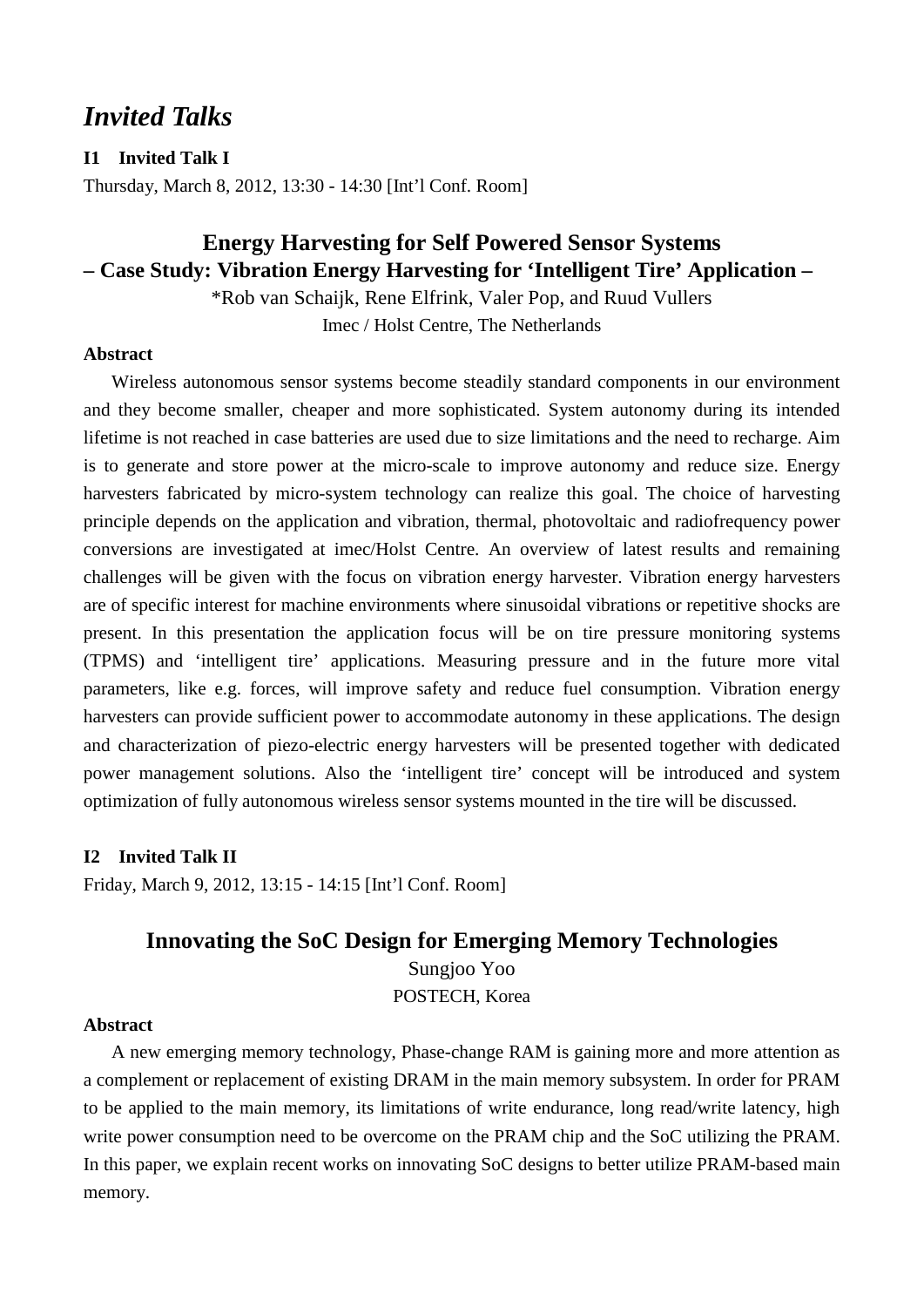#### **I3 Invited Talk III**

Friday, March 9, 2012, 16:00 - 17:00 [Int'l Conf. Room]

# **K Computer: Challenges making the Superior Quality Interconnect**

Takahide Yoshikawa

Fujitsu Laboratories, Japan

### **Abstract**

The K computer, RIKEN and Fujitsu are now developing, has twice been awarded the title of the world's fastest computer by the TOP500 project. Throughout development, lots of bugs were detected, but these bugs were fixed before manufacturing. This was achieved by our advanced verification methodologies. Furthermore, the 88,128 nodes system can run 30 hours without any single fault. This was supported by our leading production test methodologies. This paper introduces these advanced verification and production methodologies.